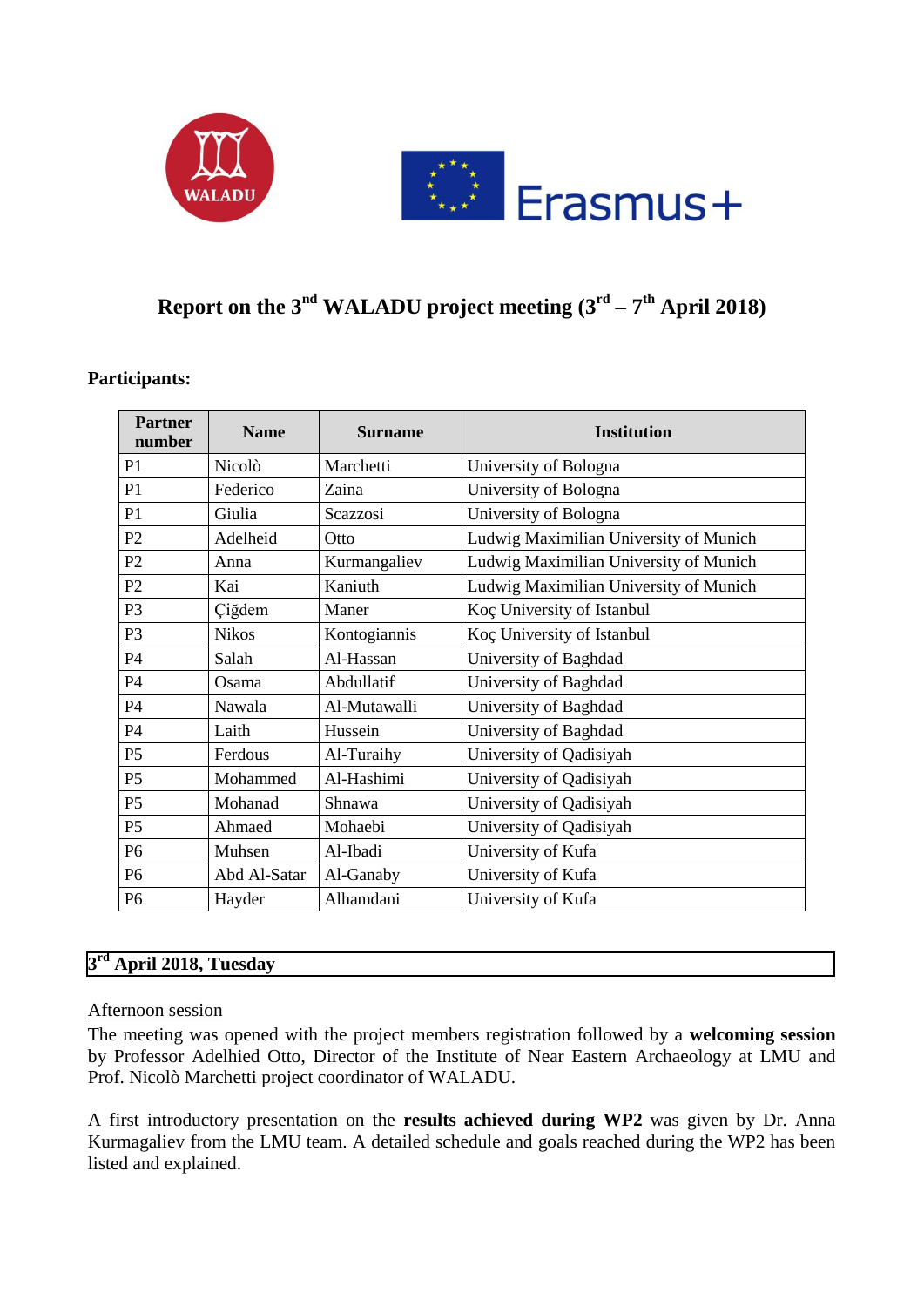Then Federico Zaina from the UNIBO coordination team, presented the **results of the work on the new teaching units including syllabi, teaching materials and internships**. 10 new teaching units, including syllabi and teaching materials (3 from Baghdad and Qadisiyah and 4 from Kufa) out of 13 previously validated by the EU trainers have been proposed to the Iraqi partners for accreditation. A second presentation regarded the **accreditation procedures for the new BA teaching units** that each Iraq partner university will carry out during WP3 in order to start the new teaching units during the academic year 2018-2019. All the partners agreed upon the quality of the syllabi and teaching materials and the Iraqi colleagues confirmed that the new teaching units (especially those who are improved or replaced) would have been accredited for the next academic year.

| <b>Junior Scholar</b> | <b>University</b> | New teaching unit        | Corresponding                    | <b>WALADU</b> team |
|-----------------------|-------------------|--------------------------|----------------------------------|--------------------|
|                       |                   |                          | <b>Existing Teaching</b><br>Unit | partner trainer    |
| Bushra al-            | Baghdad           | Egypt during the         | History of the                   | <b>LMU</b> Munich  |
| Khaleeli              | University        | New Kingdom              | <b>Ancient Near East</b>         |                    |
| Nahdh                 | Baghdad           | Introduction to GIS      | <b>NEW TEACHING</b>              | Koç University     |
|                       |                   |                          |                                  |                    |
| Mohammad              | University        |                          | <b>UNIT</b>                      |                    |
| Wafaa Zwaid           | Baghdad           | Introduction to          | Introduction to the              | <b>LMU</b> Munich  |
|                       | University        | Sumerian                 | <b>Ancient Languages</b>         |                    |
|                       |                   | Language                 |                                  |                    |
| <b>Moamel Saleem</b>  | Kufa University   | Arab architecture        | Arab architecture                | Koç University     |
| Azeez Merzah          |                   | in Egypt                 | in Egypt                         |                    |
| Alaa Al-Lami          | Kufa University   | Arab Islamic             | Arab Islamic                     | <b>UNIBO</b>       |
|                       |                   | Architecture in Iraq     | Architecture in Iraq             |                    |
|                       |                   | Until the End of         | Until the End of                 |                    |
|                       |                   | the Abbasid period       | the Abbasid period               |                    |
| Alaa Al-Lami          | Kufa University   | Islamic art pottery      | Islamic art                      | <b>UNIBO</b>       |
|                       |                   | drawing and inking       | (pottery-ceramic)                |                    |
| Ryam Husseim          | Kufa University   | Museum studies           | Museum studies                   | <b>UNIBO</b>       |
|                       |                   | and archaeology          |                                  |                    |
| Shayma al-Badri       | Qadisiyah         | Manuscript and           | Islamic                          | Koç University     |
|                       | University        | <b>Islamic Paintings</b> | ornamentation                    |                    |
| Walaa Sadeq           | Qadisiyah         | Akkadian                 | Introduction to                  | <b>UNIBO</b>       |
|                       | University        | Language                 | Akkadian                         |                    |
|                       |                   |                          | Language                         |                    |
| Rajwan Al-            | Qadisiyah         | Early and                | The Islamic                      | <b>UNIBO</b>       |
| Mayali                | University        | Ummayad                  | architecture in the              |                    |
|                       |                   | architecture in Iraq     | Middle East                      |                    |

This is the list of the improved or new teaching units presented to the Iraqi partners:

WALADU Coordination Team on behalf of the partnership has asked to EACEA to modify few subcontracting to WALADU budget for the creation of online supporting material for the teaching units.

EACEA has granted the possibility to create:

an **online database of archaeological sites and ancient channels** available to the Iraqi University students and staff for teaching and learning activities about topography;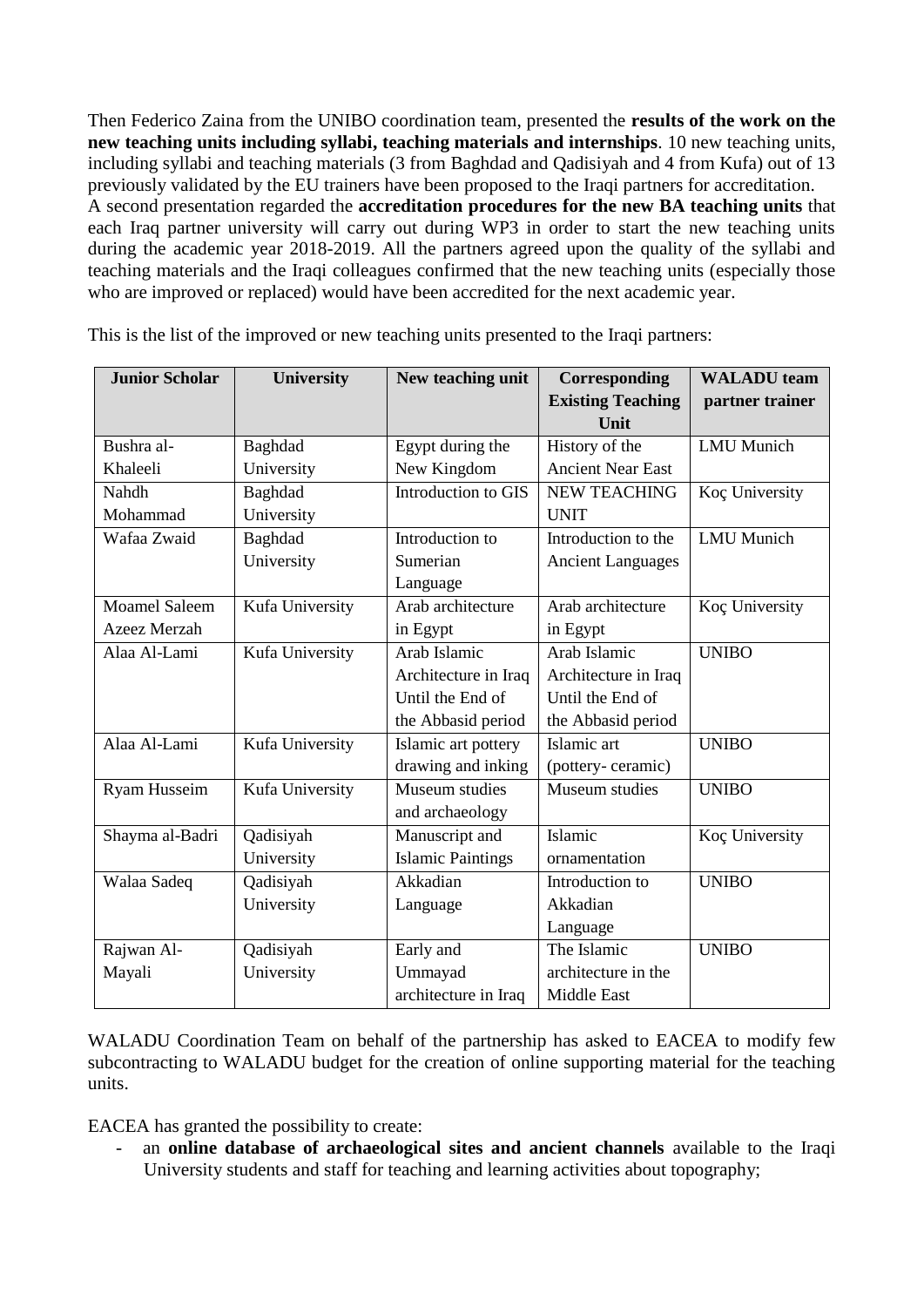- an **online database of pottery materials** available to the Iraqi University students and staff for teaching and learning activities concerning the study pottery;
- a **digital repository of the excavation documents and materials** available to Iraqi University students and staff for teaching and learning activities concerning the excavation recording methodologies.

See ppt presentations in the Project Dropbox folder:

- *1 - Introduction to LMU Munich*
- *2 - WALADU WP2 results and challenges*
- *3 - WALADU Syllabi and teaching units*
- *4 - WALADU Accreditation new teaching units*
- *5 - WALADU Internships*

After the coffee break During the afternoon session the Iraqi partners presented the **final list of local stakeholder** that will be involved in the **internships program for BA students in archaeology during Summer 2019.** Prof. Hayder Al-Hamdani (Kufa University), Prof. Mohammed Abdulsada (Qadisiyah University) and Prof. Laith Hussein (Baghdad University) provided details on the stakeholders and the approximate number of students (60) that will take part to the internships.

The rest of the afternoon session was dedicated to clarify some minor points concerning the topics discussed, as well as some financial issues.

| <b>Type of stakeholder</b> | Name of the stakeholder                                   |
|----------------------------|-----------------------------------------------------------|
| Public institution         | Ministry of Culture and Tourism                           |
| Public institution         | Ministry of Education                                     |
| Public institution         | Ministry of Higher Education                              |
| Public institution         | Department of Tourism and Antiquities                     |
| Public institution         | State Board of Antiquities and Heritage (SBAH) in Baghdad |

Stakeholders participating in the internship program from Baghdad university include:

Stakeholders participating in the internship program from Kufa university include:

| <b>Type of stakeholder</b> | Name of the stakeholder                                  |  |  |
|----------------------------|----------------------------------------------------------|--|--|
| Public institution         | Center of Graduates Employment at the University of Kufa |  |  |
| Public institution         | Center for Tourism Development in Najaf                  |  |  |
| Public institution         | State Board of Antiquities and Heritage (SBAH) in Najaf  |  |  |
|                            | Tourism Department at the Faculty of Management and      |  |  |
| Public institution         | Economics (Kufa University)                              |  |  |
| Public institution         | Secretariat of the Council of Kufa                       |  |  |
| Private institution        | Shiite Waqf in Najaf                                     |  |  |
| Private institution        | Imam Ali holy shrine in Al-Najaf                         |  |  |
| Private institution        | Imam Hussein holy shrine from Karbala                    |  |  |
| Private institution        | Holy shrine of Abbas from Karbala                        |  |  |
| Private institution        | Al-Sahla Mosque                                          |  |  |
| Private institution        | Khan Shilan Museum in Najaf                              |  |  |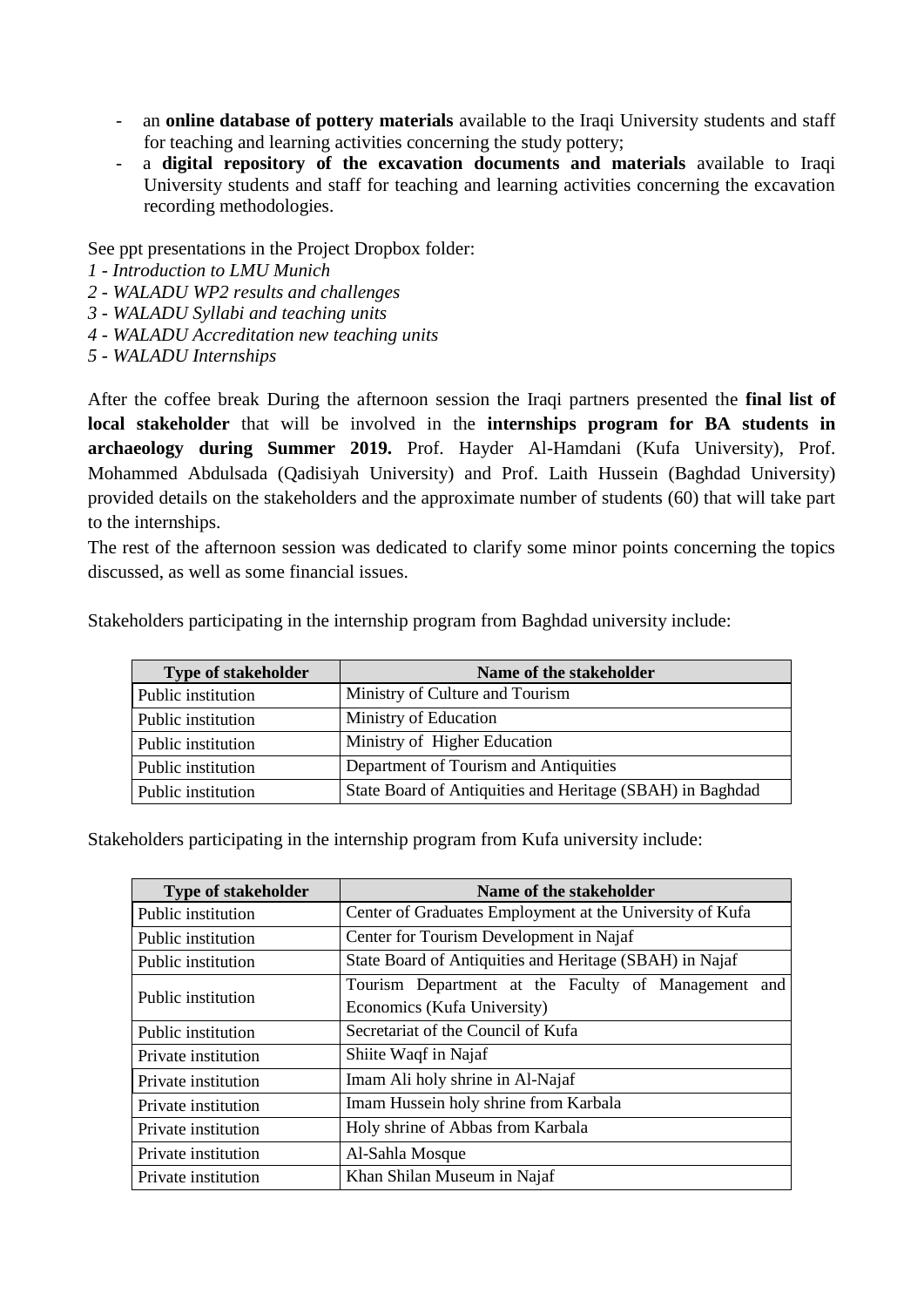Stakeholders participating in the internship program from Qadisiyah university include:

| <b>Type of stakeholder</b> | Name of the stakeholder                                              |
|----------------------------|----------------------------------------------------------------------|
| Public institution         | Heritage and Antiquities office of Al-Diwaniyah Province             |
| Public institution         | Committee of Religious Affairs Al-Diwaniyah County Council           |
| Public institution         | Committee of Heritage and Antiquities Al-Diwaniyah County<br>Council |
| Public institution         | Water Resources office of Al-Diwaniyah Province                      |
| Public institution         | Agriculture office of Al-Diwaniyah Province                          |
| Public institution         | Police office of Al-Diwaniyah Province                               |
| Public institution         | Traffic office of Al-Diwaniyah Province                              |

See ppt presentations in the Project Dropbox folder:

- *6 - University of Kufa Internships*
- *7 - University of Baghdad Internships*
- *8 - University of Qadisiyah Internships*

# **4 th April 2018, Wednesday**

#### Afternoon session

During the second day of the meeting Dr. Federico Zaina from the WALADU coordination team illustrated the **WALADU Library (WaLib) and WALADU laboratory (WaLab)** including the list of books, software and digital devices and instruments that the EU partners expected to buy for each Iraqi partner university.

Afterwards, the **Iraqi partners presented the new spaces in each Iraqi university that will host WaLib and WaLab.** Prof. Hayder Al-Hamdani (Kufa University), Prof. Mohammed Abdulsada (Qadisiyah University) and Prof. Laith Hussein (Baghdad University) provided details an images on the spaces allocated for WaLib and WaLab. The venue may vary from two rooms for WaLib and WaLab (University of Kufa), to a single one for both (University of Baghdad), to a single room for WaLab and the integration of WaLib with existing library (University of Qadisiyah).

See ppt presentations in the Project Dropbox folder:

- *9 - WALADU WaLib and WaLab*
- *10 - Baghdad WALADU WaLib and WaLab*
- *11 - Qadisiyah WALADU WaLib and WaLab*
- *12 - Kufa WALADU WaLib and WaLab*

After the coffee break Prof. Ciğdem Maner from the Koç University of Istanbul team, discussed the procedures and timetable for **WaLib and WaLab books, devices and instruments purchase and shipment from Turkey to Iraq through DHL**. According to the plan the books, devices and instruments will be bought in 2 months an almost the same time will be necessary for shipping them to Iraq. All the partners agreed on both the organization and timetable.

The last presentation still by Prof. Ciğdem Maner from the Koç Universtiy of Istanbul team was about the **WALADU Pilot Summer School** that will be held in Istanbul from 6 to 17 August 2018 for 24 students (4 from each WALADU partner university) and 2 Iraqi Junior Scholars who